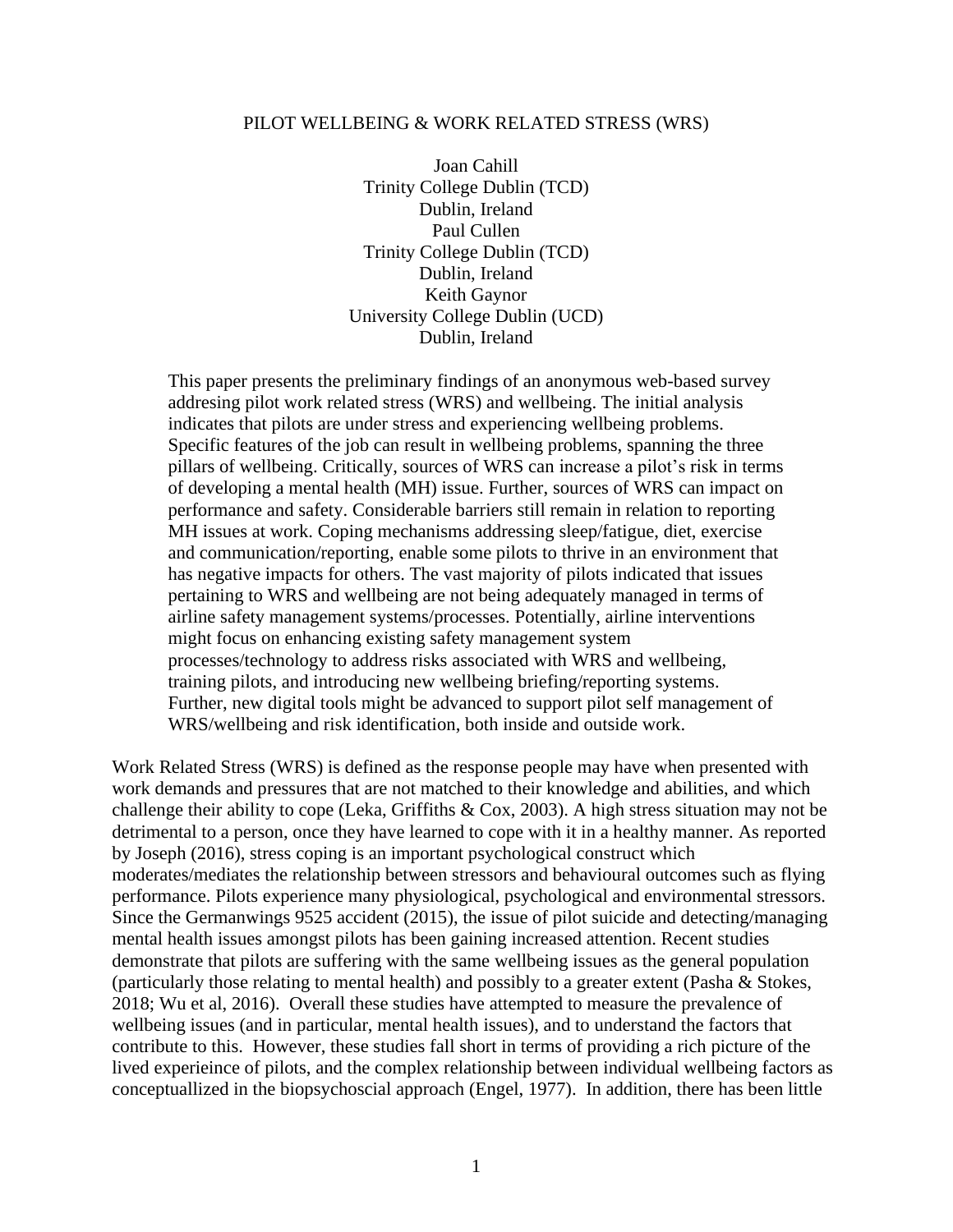emphasis on understanding (1) the relationship between WRS, pilot wellbeing and safety, (2) how pilots adapt to WRS and associated coping/self-management techniques, (3) the role of other stakeholders in relation to supporting pilots and managing this problem, and (4) potential solutions at different levels.

Prior exploratory interviews undertaken by the authors suggest that aspects of the job are impacting on pilot's physical, social, and emotional/psychological health (Cullen et al, 2017). Research indicates that aspects of the job present a potential threat to flight safety, given the ensuring impairments to task performance (Cahill, Cullen & Gaynor, 2018). In general, pilots try to normalize/adapt to the job and manage wellbeing issues. However, there is much variation in relation to coping ability. Overall, six impact scenarios were identified (Cahill et al, 2018). Of these, participants suggested that the primary focus of wellbeing interventions might be on the prevention of routine suffering, suffering which may degrade performance on the day, and suffering which ends in harm to the person. Following from the above research, this paper reports on the preliminary finding of the first wave of an anonymous web-based survey pertaining to pilot wellbeing. The survey and its analysis are both ongoing. Overall, the paper provides a preliminary descriptive analysis of the findings of the first wave of feedback (N=330, 67% completion rate). First, a brief background to this research is provided. The survey methodlogy is then reported. The high level results are then reported. These results are the discussed and some preliminary conclusions drawn.

#### **Methodology**

The objectives of the survey include: (1) to measure routine suffering amongst pilots, (2) to understand pilots experience of WRS/wellbeing issues, (3) to understand pilot attitudes to reporting wellbeing issues (including mental health), (4) to understand the relationship between work related stress, pilot wellbeing, pilot performance and safety, (5) to understand how pilots adapt to WRS and wellbeing issues, (6) to identify pilot coping/self-management techniques, and (7) to examine pilots perceptions regarding the role of their employers/airlines in terms of managing WRS/wellbeing issues. The is a cross-sectional descriptive study. An anonymous webbased questionnaire was developed which elicits feedback pertaining to the topics indicated above. The survey incorporates several standardised instruments to measure levels of common mental health issues. These are these Patient Health Questionnaire -9 (PHQ-9) (Kroenke, Spitzer & Williams, 2001), the Oldenburg Burnout (OLBI 8) (Demerouti, Bakker, Vardakou & Kantas, 2003), and the Oldenburg Burnout (Modified Instrument) (Demerouti, Veldhuis, Coombes & Hunter, 2018). Further, the survey design draws upon prior research undertaken by the authors pertaining to a biopsychosocial model of wellbeing, the factors that can positively and negatively influence a pilot's physical, mental and social health, and the ensuing impact on pilot performance and flight safety (Cahill et al, 2018, Cullen et al, 2017). Ethics approval was granted by the School of Psychology, Trinity College Dublin (TCD). The survey was completed by commercial pilots between 7<sup>th</sup> November 2018 and 28<sup>th</sup> February 2019. Using social media chanels, respondents were invited to participate in an anonymous online survey at a time of their choice. Advertising information informed participants that the survey elicits information of a sensitive nature and included a weblink to the survey. Prior to answering survey questions, respondents received background information about the study and completed the electronic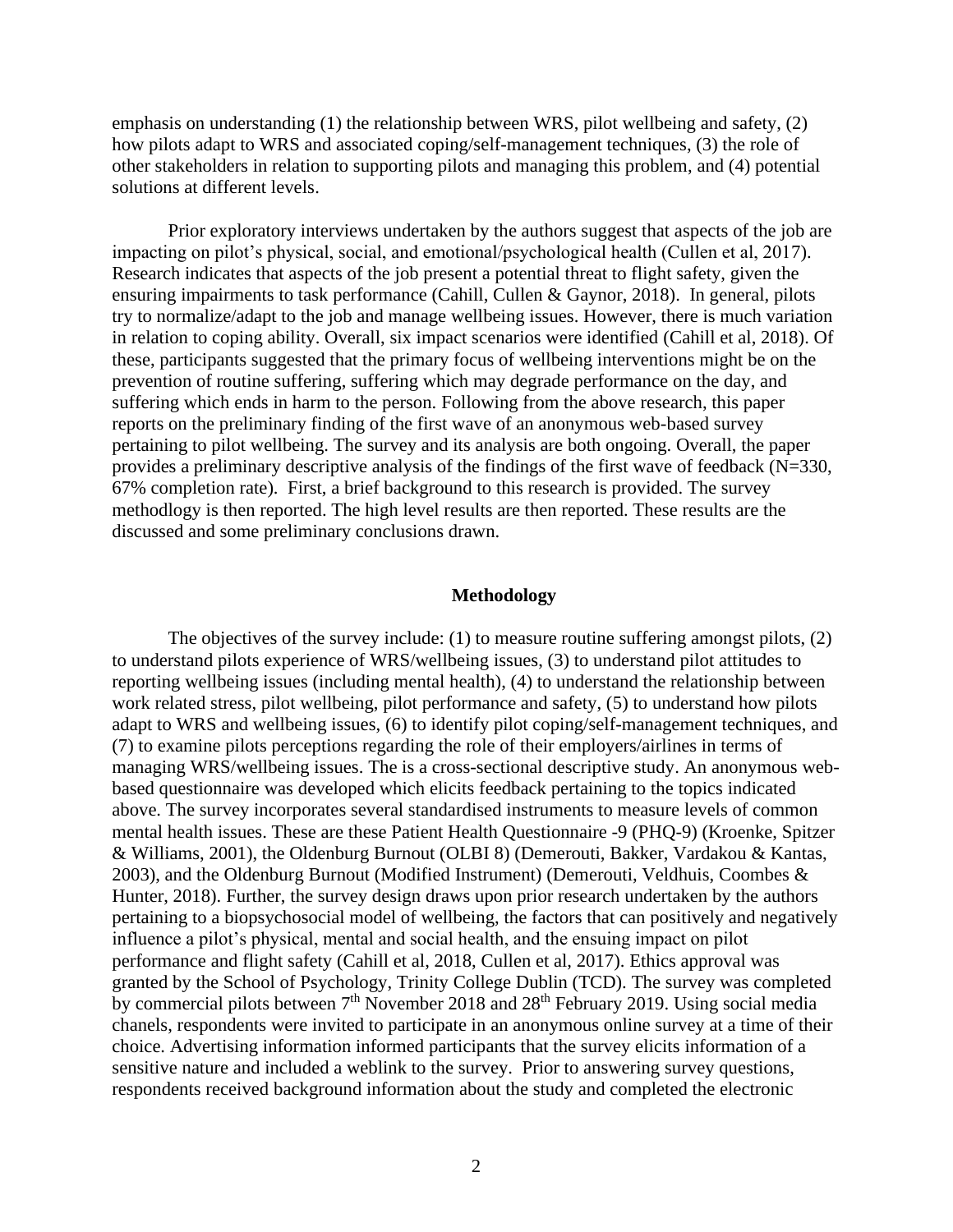consent. Following this, respondents completed questions for each of the nine sections. The survey concluded with a debriefing which included contacts information for relevant support groups. The survey was powered by the SurveyMonkey service and did not collect any identifying information about the person. Further, no internet protocol (IP) addresses were collected. It was assumed that each participant was a pilot and only completed one survey. Several questions in the survey required knowledge that would only be readily available to pilots. An active pilot (co-author in this study: PC) reviewed surveys for potential non-pilot participants. All surveys passed this screening. Descriptive statistics were used to describe the respondents and their responses on various survey items. We evaluated depressive symptoms via the Patient Health Questionnaire (PHQ-9) depression module. Tests for statistically significant group differences have not yet been undertaken.

### **Results**

330 respondents participated in the survey, with 220 completing it fully (66.7% rate). 265 respondents completed the PHQ-9 (80.0%). Overall, the respondents can be described as male  $(84.5\%)$ , full time  $(91.8\%)$ , married  $(58.2\%)$  and based in home country  $(80.3\%)$ . The repondents can be split into the following age brackets; <25 (4.2%), 25-35 (33.5%), 36-45 (27.8%), 46-55 (23.0%) and 56-65 (10.0%). Respondents had worked as a pilot for the following lengths of time;  $\langle 2 \rangle$  years (8.5%), 2-5 years (12.6%), 6-10 years (17.1%), 11-15 years (15.7%), 16-20 years (14.7%), 21-25 years (7.2%), 26-30 years (12.0%) and >30 years (12.3%). 62% of respondents held the position of Captain. Over  $3/4$  (77.7%) of respondents rated their physical health as good/very good, while approximately 2/3 (67.7%) rated their mental health as good/very good. In general, the Pilots surveyed were a reasonably healthy population in terms of their health behaviours. The majority of participants reported obtaining between 7 and 8 hours sleep on non duty days (35.4% reported 8 hours of sleep, while 30.0% reported 7 hours). Respondents reported obtaining considerablly less sleep duirng duty periods (42.9% obtaining 6 hours, and 27.5% 7 hours). The vast majority exercise regularly (22.0% three times a week, 21.3% twice a week, and 16.8% once a week). Further, the majority reported eating a healthy diet (88.5%) while off duty, although a significant proportion (54.5%) reported that they ate an unhealthy diet while at work.

Just under half of the respondents (48.7%) reported that they had spoken to somebody about a MH issue they were experiencing or had experienced. 42.5% of respondents indicated that they have a close-friend pilot colleagues who has experienced MH issues. 12.8% of participants meet the threshold for Clinical Depression. 7.9%, had suicidal thoughts in the previous two weeks. However, although respondents reported experiencing wellbeing problems, the data suggests that Pilots are adapting and coping. Nearly half of respondents (48.1%) agreed to the statement 'Pilots are suffering, but they are also adapting and coping', while 8.7% strongly agreed.

45.6% strongly agreed that there are low levels of speaking out and/or reporting about mental health among Pilots, while 40.3% agreed. The vast majority of participants indicated that they would talk to a partner/spouse (79.5%) about a MH issue, closely followed by a friend (55.0%). Only 24.9% indicated that they would talk to a close friend colleague. 13.5% indicated that they would speak to a peer support group. A very small number (2.2%) indicated that they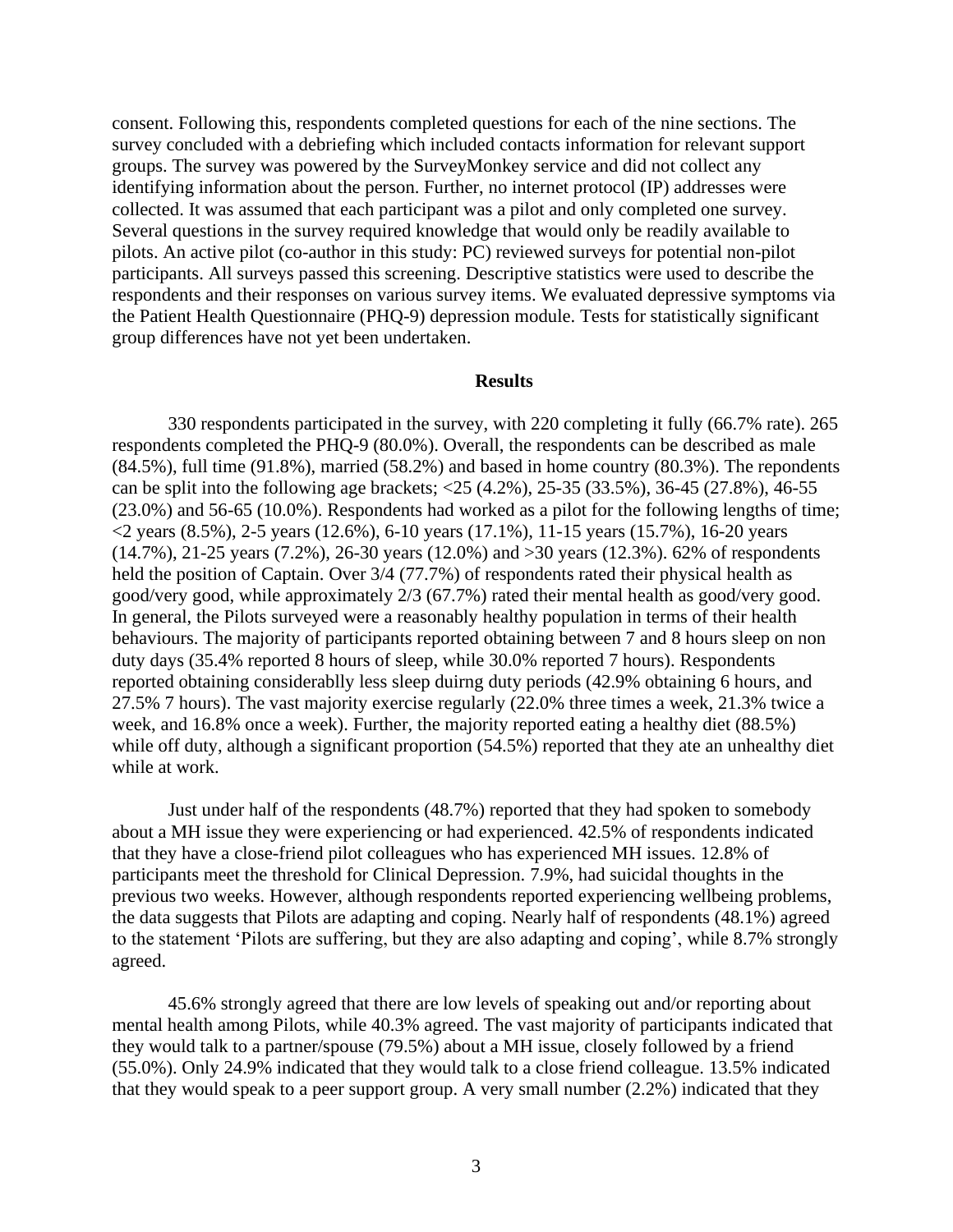would speak with their line manager. Overall, participants indicated a considerable level of stigma in relation to reporting mental health issues at work. 78.0 % indicated they would not disclose a MH issue to their employer. 55.6% reported that if they were "unfit for flight" due to a mental health issue, they would provide a different reason. When asked about their reasons for this, the vast majority of respondents (68.6%) indicated 'fear of loss of license and loss of longterm earnings'. Other reasons included 'fear of stigmatisation by employer' (57.7%) and 'potential negative impact on career progression' (52.6%). On a more positive note, the vast majority agreed that they would look for help, if they had a MH issue (47.8% agreeing and 29.0% strongly agreeing). Further, 70.5 % strongly agreeed with the statement 'Promoting mental health awareness (recognising problems in one's self or others) is important from a safety perspective', while 27.2% agreed.

Just over half of participants (51.0%) indicated that they find the job stressful 'now and again', while 23.5% indicated that the job is 'frequently stressful'. Pilots were asked to rate their ability to cope with WRS. The majority (69.6 %) agreed that they can tolerate the pressures of their work very well, while 13.8% strongly agreed. However, most participants (51.7% ) agreed that 'they feel worn out and weary after work', while 22.9% strongly agreed. Respondents reported the top 3 most common sources of WRS as working irregular hours (70.2%), working ani-social hours (57.5), and the divergence of values between management and pilots (57.5%). Overall, the data indicates that sources of WRS have a negative impact on pilot wellbeing. Sleep difficulties (78.2%) were reported as the most common wellbeing issue that respondents either attributed to the job, or believed to be worsened by the job. This is followed closely by musculoskeletal symptoms (71.6%) and then digestive symptoms (53.8%). Other impacts include social isolation (42.2%), marital/family discord (36.9%), respiratory symptoms (32.9%) and psychological distress (31.1%). Although psychological distress was ranked the lowest in terms of wellbeing impact, the vast majority of respondents indicated that the environment in which Pilots work can contribute to the onset of, or worsen an existing a mental health issue (59.8% participants agreed, while 26.2% strongly agreed).

Data anlaysis suggests that sources of WRS impact on performance and flight safety. The vast majority of respondents (60.4%) agreed to the statement that 'certain sources of Work-Related Stress (WRS) have an impact on my performance', with 18.7% strongly agreeing. Further, 52.6% of respondents agreed to the statement 'Certain sources of WRS have an impact on my performance and by implication, have the potential to impact on flight safety', while 21.1% strongly agreed. Respondents were invited to identify specific performance impacts in relation to different sources of WRS. 82.4% of responedents reported 'working within the close confines of the cockpit' as the having the strongest impact, specifically, in relation to distraction and inability to focus on current task. Working irregular hours (73.6%) and working long duties (76.4%) were rated as having most impact on decision making. Over half of the respondents (52.4%) agreed to the statement that they are 'mostly coping well and that periodically, they may make a mistake but they will identify their own mis-take and correct their actions, thus ensuring that a safety event does not occur', with 7.8% strongly agreeing. Equally, the vast majority (56.7%) agreed to the statement 'if something were to give on the day, and I were to make a mistake, it is most likely that my fellow pilot would detect this and take a corrective action, thus ensuring that a safety event would not occur', with 12.6% strongly agreeing.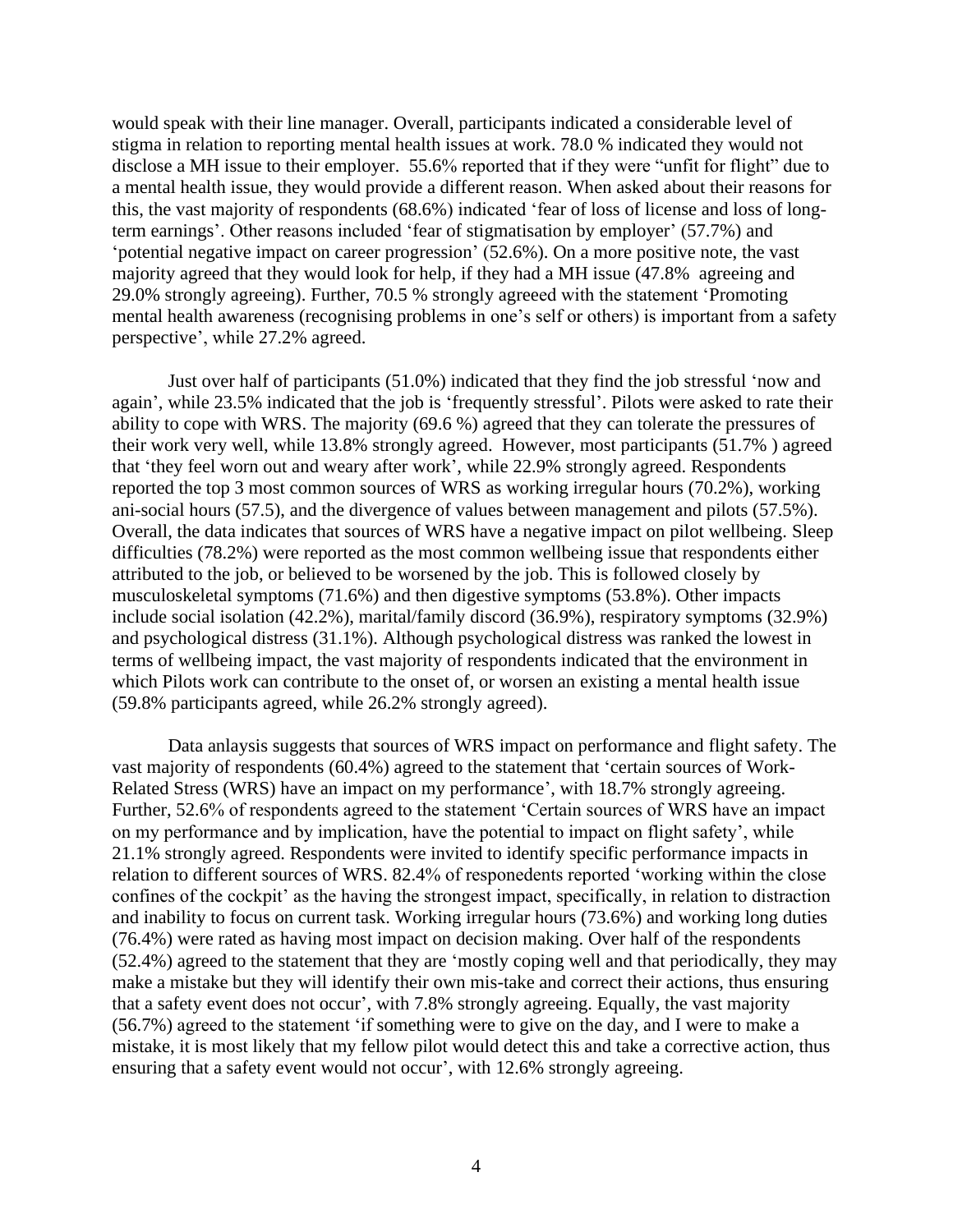Pilots were asked to select from list of common methods of coping with (1) non WRS (stress outside work) and (2) WRS (stress inside work). 60.2% reported adopting coping strategies for non WRS, while 53.9% reported using coping strategies for WRS. In relation to coping strategies for non WRS, 30.8% reported using positive diet each day. Only 1.6% used relaxation devices/tools on a daily basis. On a several times per week basis, respondents reported using sleep and rest (54.6%), exercise (53.6%) positive diet (48.8%) and relaxation (13.0%). In relation to daily activities to manage WRS, the strongest focus appears to be on sleep and rest (28.0%), diet (27.6%) and exercise (14.0%). In terms of activities performed several times a week, respondents reported exercise (51.2%), positive diet (46.4%), sleep/rest (47.1%) . 21.9% respondents reported talking with colleagues while 17.6% reported talking with family and friends. The data analysis indicates that pilots do not use relaxation methods as frequently as other methods (3.1% every day, 11.8% several times a week and 8.1% once a week). In addition, it indicates that pilot use of professional supports is infrequent (2.0% several times a week, 0.7% once a week).

Overall, it seems that pilot engagement is quite low. Only 18.0 % agreed with the statement 'my employer and I share the same set of values', while 1.7% strongly agreed. 38.3 % of participants rated the level of engagement between themselves and their employer as very poor, while 39.6% rated it as poor. The majority of respondents indicated that ensuring and maintaining positive mental health for Pilots should be a key priority for all airlines (82.2% strongly agreed, while 16.9 agreed). However, it appears that this is not being taken seriously at an airline level. Only 10.2% of respondents agreed with the statement 'Ensuring and maintaining positive mental health for pilots is a key priority for my airline', while 7.6% strongly agreed. Most participants agreed that the process for supporting positive mental health and managing mental health problems in Pilots should be clearly defined at an airline level (62.5% strongly agreed while 34.8 % participants agreed). However, a very small number (8.5 %) agreed that this process is clearly defined at their airline, while 2.7% strongly agreed. Further, a small number of respondents (6.7%) agreed with the statement 'The Safety Management practices at my airline adequately address issues concerning the support & management of Pilot mental health & wellbeing', with 0.4% strongly agreeing.

#### **Discussion & Conclusion**

The wellbeing of pilots is being negatively affected by certain sources of WRS. Critically, wellbeing impacts span the three pillars of wellbeing, and are not limited to MH. Further, sources of WRS have implications from a human performance and flight safety perspective. In accordance with safety management system approaches, specific wellbeing issues and associated performance/safety risks need to be identified, measured and managed. Certain strategies enable some pilots to cope in a work environment that is detrimental for others. If these strategies can be better understood, lessons might be learned in terms of enabling pilots to increase their resilience to wellbeing challenges (including MH challenges). Also, these might be considered in relation to the design of solutions/interventions at different levels (for example, pilots, airlines and the regulator). Specifically, this research indicates that airlines are not adquately managing these issues. Overall, airline organizations might increase their support for preventative mental health treatment. Potentially, airline interventions might focus on enhancing